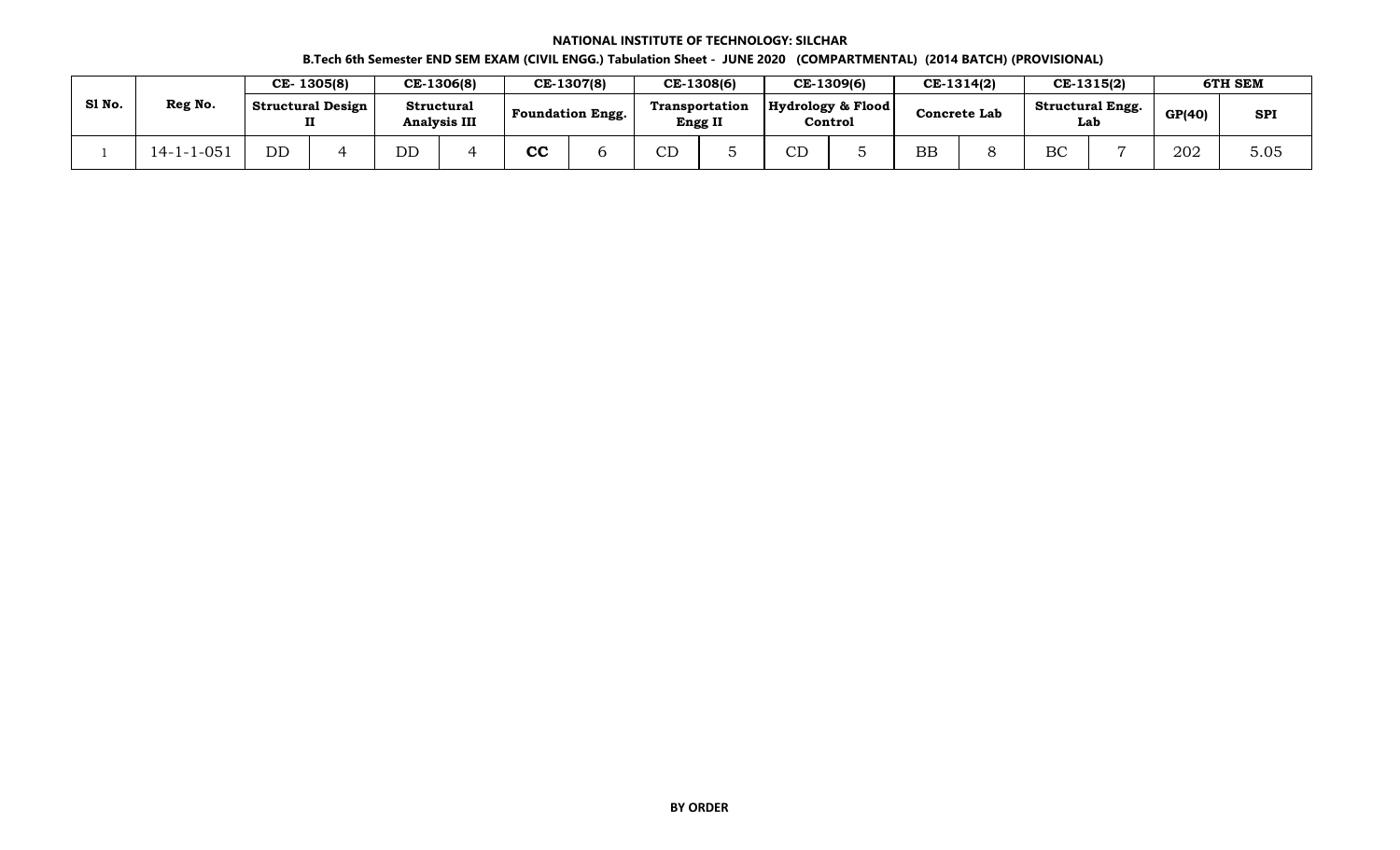## **NATIONAL INSTITUTE OF TECHNOLOGY: SILCHAR**

## **B.Tech 6th Semester ME END SEM EXAM Tabulation Sheet JUNE 2020 (COMPARTMENTAL) (PROVISIONAL) (2014 BATCH)**

|        |            |    | ME 1305 (8)      |           | ME 1306 (8)     |              | ME 1307 (6)                                               |                          | ME 1308 (6) |    | ME 1309 (6)          |    | ME - 1313 (3)            |    | ME - 1314 (3) |         | 6TH SEM    |
|--------|------------|----|------------------|-----------|-----------------|--------------|-----------------------------------------------------------|--------------------------|-------------|----|----------------------|----|--------------------------|----|---------------|---------|------------|
| SI No. | Reg No.    |    | Automobile Engg. |           | Turbo Machinery |              | <b>Advanced</b><br><b>Manufacturing</b><br><b>Process</b> | <b>Machine Design II</b> |             |    | <b>Heat Transfer</b> |    | <b>Workshop Practice</b> |    | ME Lab-IV     | GP (40) | <b>SPI</b> |
|        | 14-1-2-107 | CD |                  | <b>DD</b> |                 | $\cap$<br>◡◡ |                                                           | <b>DD</b>                |             | CD |                      | AΒ |                          | AB |               | 210     | 5.25       |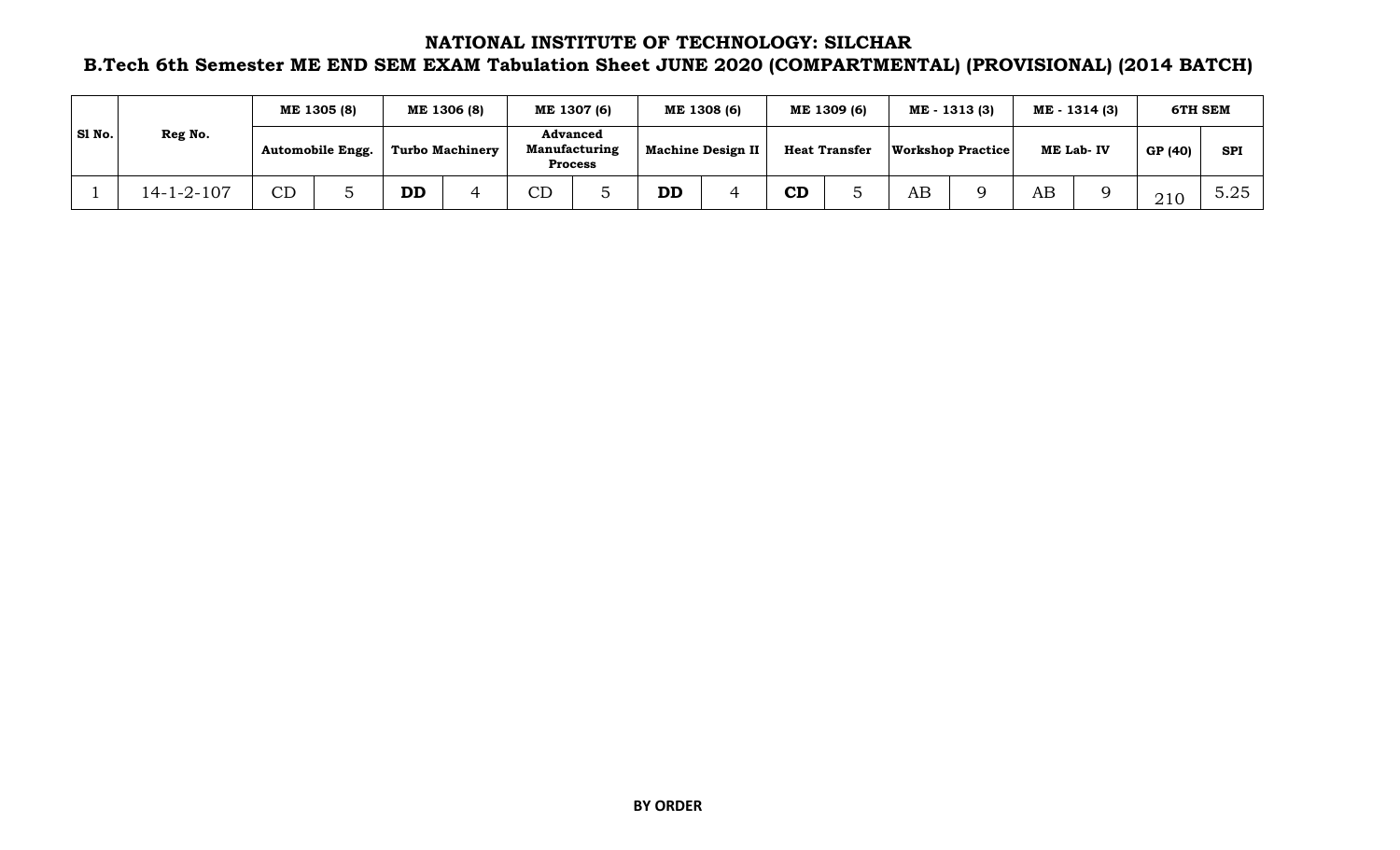## **NATIONAL INSTITUTE OF TECHNOLOGY: SILCHAR B.Tech 6th Semester END SEM EXAM EE Tabulation Sheet JUNE 2020 (COMPARTMENTAL) (2014 BATCH) (PROVISIONAL)**

|        |            |           | EE-1305 (8)                |    | EE-1306 (8)                        | EE-1307 (6)                                                       |   |             | EE-1308 (6)                      |           | EE-1309 (6)           |    | EE-1314 (2)                                 |           | EE-1315(2)                                          |               | EE-1316 (2) |         | 6TH SEM    |
|--------|------------|-----------|----------------------------|----|------------------------------------|-------------------------------------------------------------------|---|-------------|----------------------------------|-----------|-----------------------|----|---------------------------------------------|-----------|-----------------------------------------------------|---------------|-------------|---------|------------|
| S1 No. | Reg No.    |           | <b>CONTROL SYSTEM</b><br>п |    | <b>POWER</b><br><b>ELECTRONICS</b> | <b>SWITCHGEAR &amp;</b><br><b>INDUSTRIAL</b><br><b>PROTECTION</b> |   |             | PROG. & DATA<br><b>STRUCTURE</b> | N         | <b>INSTRUMENTATIO</b> |    | <b>ELECTRICAL</b><br><b>MACHINES LAB II</b> |           | <b>PROCESS</b><br><b>CONTROL &amp; INST.</b><br>LAB | <b>PS LAB</b> |             | GP (40) | <b>SPI</b> |
|        | 14-1-3-049 | cc        | b                          | DD |                                    | DD                                                                |   | CС          | b                                | DD        |                       | BC |                                             | <b>BB</b> | 8                                                   | BC            |             | 208     | 5.20       |
| ∩<br>∠ | 14-1-3-098 | <b>DD</b> |                            |    |                                    | <b>DD</b>                                                         | 4 | $_{\rm cc}$ | b                                | <b>DD</b> |                       | BC |                                             | AA        | 10                                                  | DD            |             | 158     | 3.95       |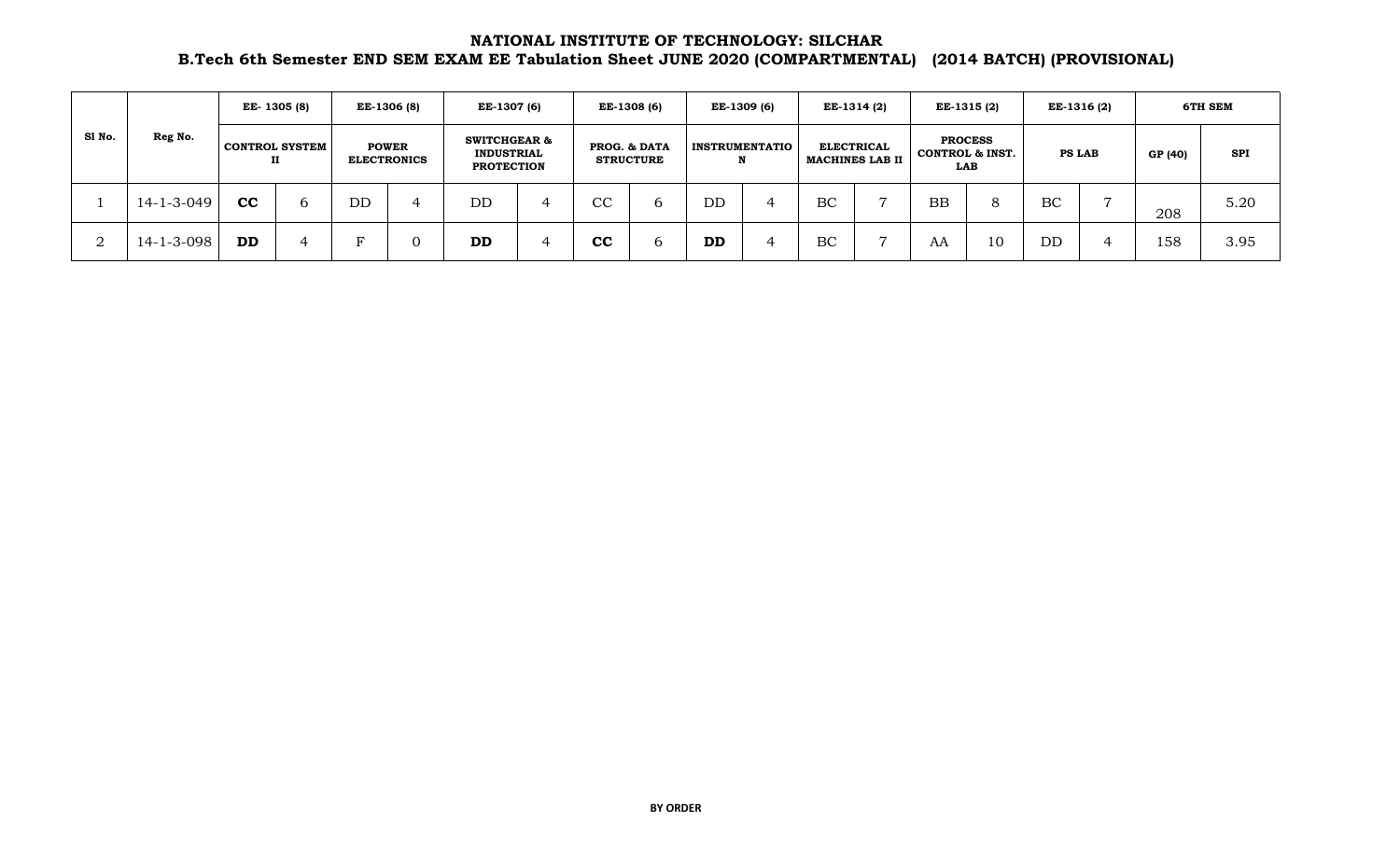|        |                    |                          | CE-1305(8)               |           | CE-1306(8)                               |           | CE-1307(8)              |           | CE-1308(6)                       |           | CE-1309(6)                   |           | CE-1314(2)          |                | CE-1315(2)                     |        | 6TH SEM    |
|--------|--------------------|--------------------------|--------------------------|-----------|------------------------------------------|-----------|-------------------------|-----------|----------------------------------|-----------|------------------------------|-----------|---------------------|----------------|--------------------------------|--------|------------|
| Sl No. | Reg No.            |                          | <b>Structural Design</b> |           | <b>Structural</b><br><b>Analysis III</b> |           | <b>Foundation Engg.</b> |           | <b>Transportation</b><br>Engg II |           | Hydrology & Flood<br>Control |           | <b>Concrete Lab</b> |                | <b>Structural Engg.</b><br>Lab | GP(40) | <b>SPI</b> |
|        | $15 - 1 - 1 - 069$ | $\overline{\phantom{0}}$ |                          | <b>DD</b> | ↵                                        | <b>BC</b> |                         | <b>CD</b> |                                  | <b>DD</b> |                              | <b>BB</b> |                     | $\cap$         |                                | 70     | 4.25       |
|        | $15 - 1 - 1 - 100$ |                          |                          | Ð         |                                          |           |                         | CD        |                                  | <b>DD</b> |                              | <b>BB</b> |                     | $\cap$ n<br>◡⊥ |                                | 80     | 2.00       |

NATIONAL INSTITUTE OF TECHNOLOGY: SILCHAR B.Tech 6th Semester END SEM EXAM (CIVIL ENGG.) Tabulation Sheet - JUNE 2020 (COMPARTMENTAL) (PROVISIONAL)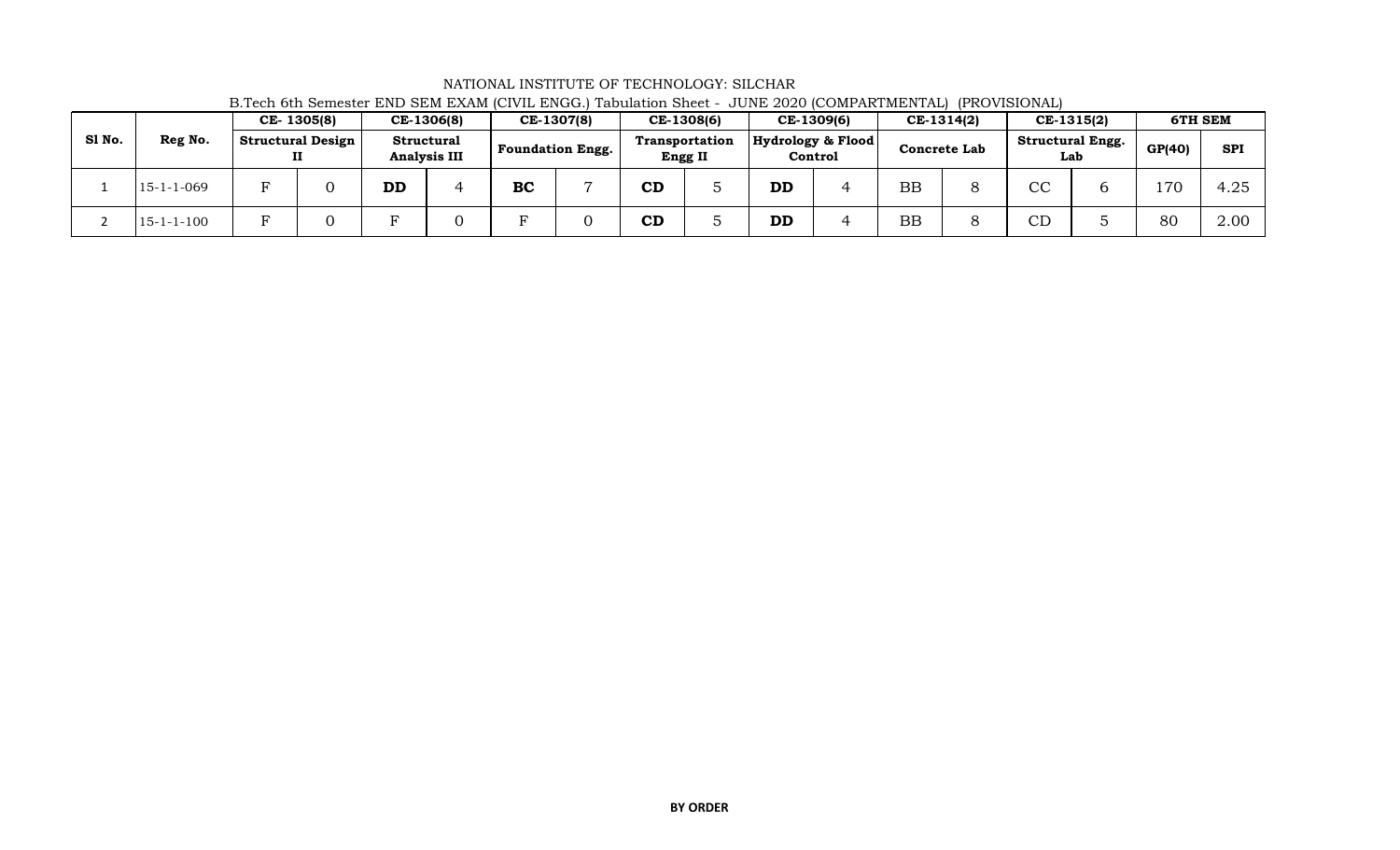NATIONAL INSTITUTE OF TECHNOLOGY: SILCHAR B.Tech 6th Semester END SEM EXAM (MECHANICAL ENGG.) Tabulation Sheet - JUNE 2020 (COMPARTMENTAL) (PROVISIONAL)

| Sl No. | Reg No.            |                          | ME 1305 (8)      |    | ME 1306 (8)            |                        | ME 1307 (6)     |    | ME 1308 (6)              |           | ME 1309 (6)          |                          | ME - 1313 (3) |           | ME - 1314 (3) |         | 6TH SEM    |
|--------|--------------------|--------------------------|------------------|----|------------------------|------------------------|-----------------|----|--------------------------|-----------|----------------------|--------------------------|---------------|-----------|---------------|---------|------------|
|        |                    |                          | Automobile Engg. |    | <b>Turbo Machinery</b> |                        | <b>Advanced</b> |    | <b>Machine Design II</b> |           | <b>Heat Transfer</b> | <b>Workshop Practice</b> |               | ME Lab-IV |               | GP (40) | <b>SPI</b> |
|        | $15 - 1 - 2 - 080$ | $\overline{\mathrm{DD}}$ |                  | cc |                        | $\overline{\text{CD}}$ |                 | DD |                          | DD        |                      | AB                       |               | <b>BB</b> |               | 209     | 5.23       |
|        | $15 - 1 - 2 - 097$ | DD                       |                  | DD |                        | CC                     |                 | DD |                          | <b>CD</b> |                      | AB                       |               | <b>BB</b> |               | 205     | 5.13       |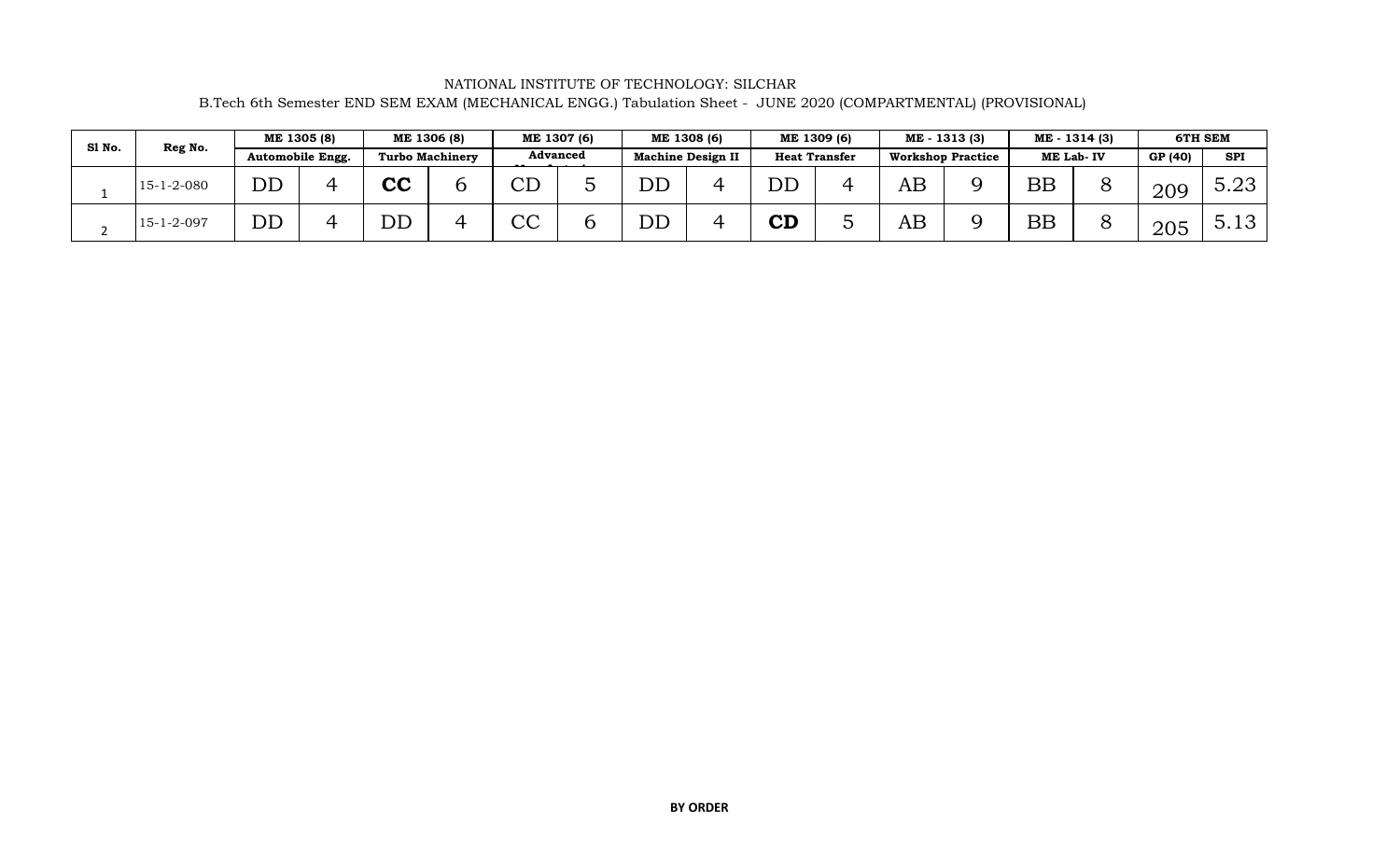|              |                    |           | EE-1305 (8)              |                          | EE-1306 (8)              |    | EE-1307 (6)                                                       |           | EE-1308 (6)                      |           | EE-1309 (6)            | EE-1314 (2)                                 |   |           | EE-1315 (2)                                      |                          | EE-1316 (2)   |         | 6TH SEM          |
|--------------|--------------------|-----------|--------------------------|--------------------------|--------------------------|----|-------------------------------------------------------------------|-----------|----------------------------------|-----------|------------------------|---------------------------------------------|---|-----------|--------------------------------------------------|--------------------------|---------------|---------|------------------|
| Sl No.       | Reg No.            |           | <b>CONTROL SYSTEM II</b> |                          | <b>POWER ELECTRONICS</b> |    | <b>SWITCHGEAR &amp;</b><br><b>INDUSTRIAL</b><br><b>PROTECTION</b> |           | PROG. & DATA<br><b>STRUCTURE</b> |           | <b>INSTRUMENTATION</b> | <b>ELECTRICAL</b><br><b>MACHINES LAB II</b> |   |           | <b>PROCESS CONTROL &amp;</b><br><b>INST. LAB</b> |                          | <b>PS LAB</b> | GP (40) | <b>SPI</b>       |
|              | $15 - 1 - 3 - 001$ | CD        | J                        | <b>DD</b>                |                          | DD | 4                                                                 | CD        |                                  | DD        | 4                      | <b>BB</b>                                   |   | СC        |                                                  | $\overline{\text{CL}}$   |               | 188     | 4.70             |
| $\mathbf{2}$ | 15-1-3-015         | ᢑ         |                          | R                        |                          | R  |                                                                   | <b>DD</b> |                                  | <b>DD</b> | 4                      | CD                                          |   | <b>DD</b> |                                                  | F                        |               | 66      | .65 <sup>2</sup> |
| 3            | $15 - 1 - 3 - 054$ | cc        | h                        | <b>DD</b>                |                          | CL | $\mathcal{D}$                                                     | DD        |                                  | <b>DD</b> | 4                      | <b>BB</b>                                   |   | СC        |                                                  | $\overline{\mathrm{DD}}$ |               | 194     | 4.85             |
| 4            | 15-1-3-070         | cc        | 6                        | DD                       |                          | DD | 4                                                                 | CD        |                                  | DD        | 4                      | BC                                          | ⇁ | СC        |                                                  | BC                       |               | 198     | 4.95             |
| G            | 15-1-3-107         | BC        | ⇁                        | $\overline{\mathrm{DD}}$ |                          | cc | $\mathfrak b$                                                     | DD        |                                  | <b>DD</b> | 4                      | $\overline{\text{CC}}$                      | h | СC        | $\mathbf b$                                      | CC                       |               | 208     | 5.20             |
| 6            | 15-1-3-109         | <b>DD</b> | 4                        | CD                       |                          | CD | $\circ$                                                           | CD        |                                  | DD        | 4                      | CD                                          |   | СD        |                                                  | $\overline{\mathrm{DD}}$ |               | 184     | 4.60             |
| 7            | 15-1-3-132         | cc        | 6                        | CD                       |                          | CD |                                                                   | cc        |                                  | cc        | $\mathbf b$            | CD                                          |   | cc        |                                                  | cc                       | h             | 224     | 5.60             |

NATIONAL INSTITUTE OF TECHNOLOGY: SILCHAR B.Tech 6th Semester END SEM EXAM (ELECTRICAL ENGG.) Tabulation Sheet - JUNE 2020 (COMPARTMENTAL) (PROVISIONAL)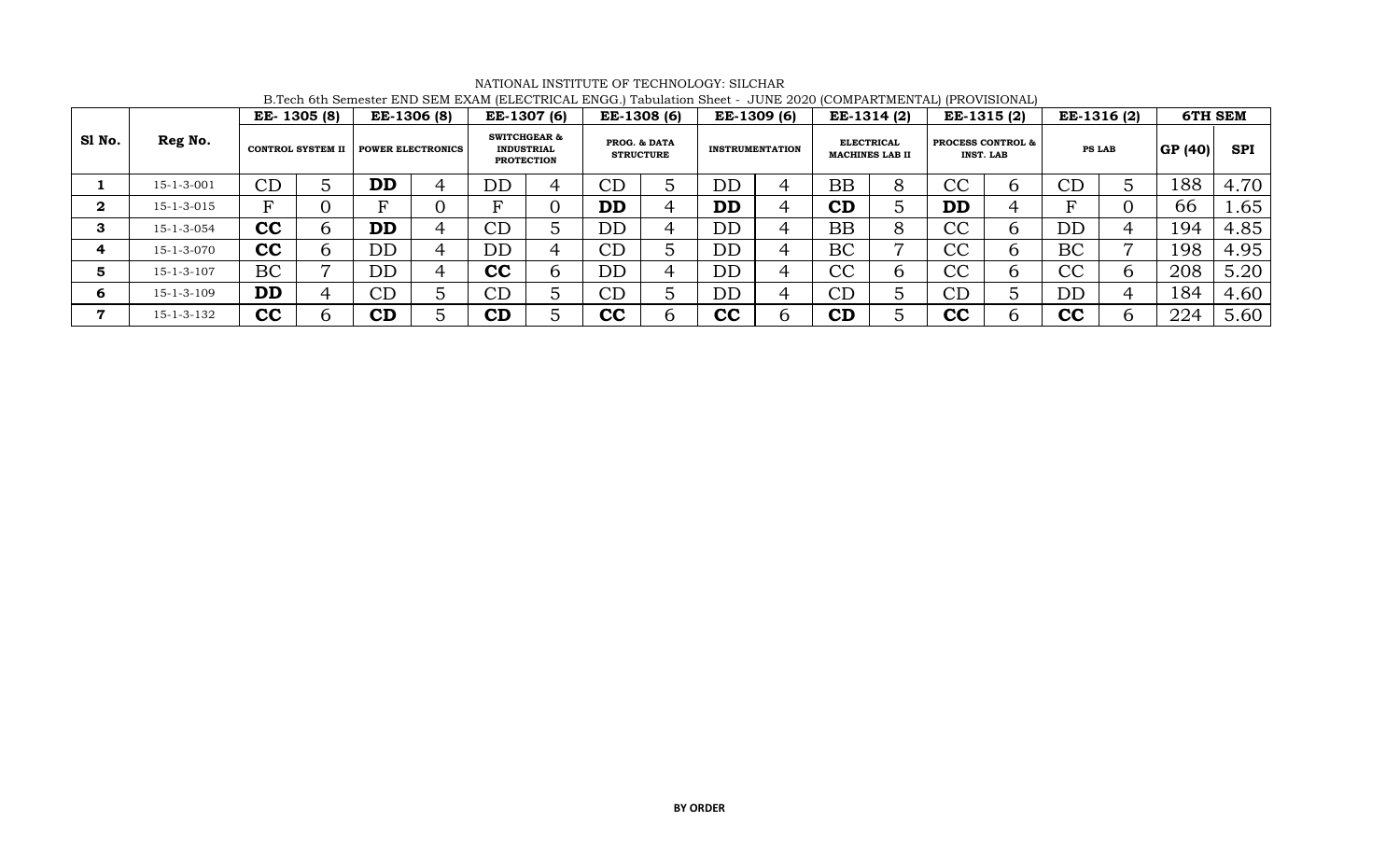|        |                    | EC - 1306 (6)  |            | EC - 1307 (6)                   |    | EC - 1308 (6)                    |           | EC - 1309 (8)                    | $EC - 1310(8)$        | EC - 1314 (2)     |                               | EC - 1315 (2) | EC - 1316 (2)                  | <b>6TH SEM</b> |            |
|--------|--------------------|----------------|------------|---------------------------------|----|----------------------------------|-----------|----------------------------------|-----------------------|-------------------|-------------------------------|---------------|--------------------------------|----------------|------------|
| S1 No. | Reg No.            | Digital Signal | Processing | Data Comm. &<br><b>Networks</b> |    | <b>RF</b> and Microwave<br>Engg. |           | Measurement &<br>Instrumentation | <b>Control System</b> | Design Laboratory | <b>Electronics Lab-</b><br>VI |               | <b>Electronics Lab-</b><br>VII | GP (40)        | <b>SPI</b> |
|        | $15 - 1 - 4 - 068$ | DD             |            | CD                              | DD |                                  | <b>DD</b> |                                  |                       | BB                | BC                            |               | <b>BB</b>                      | 156            | 3.90       |

NATIONAL INSTITUTE OF TECHNOLOGY: SILCHAR B.Tech 6th Semester END SEM EXAM (ELECTRICAL ENGG.) Tabulation Sheet - JUNE 2020 (COMPARTMENTAL) (PROVISIONAL)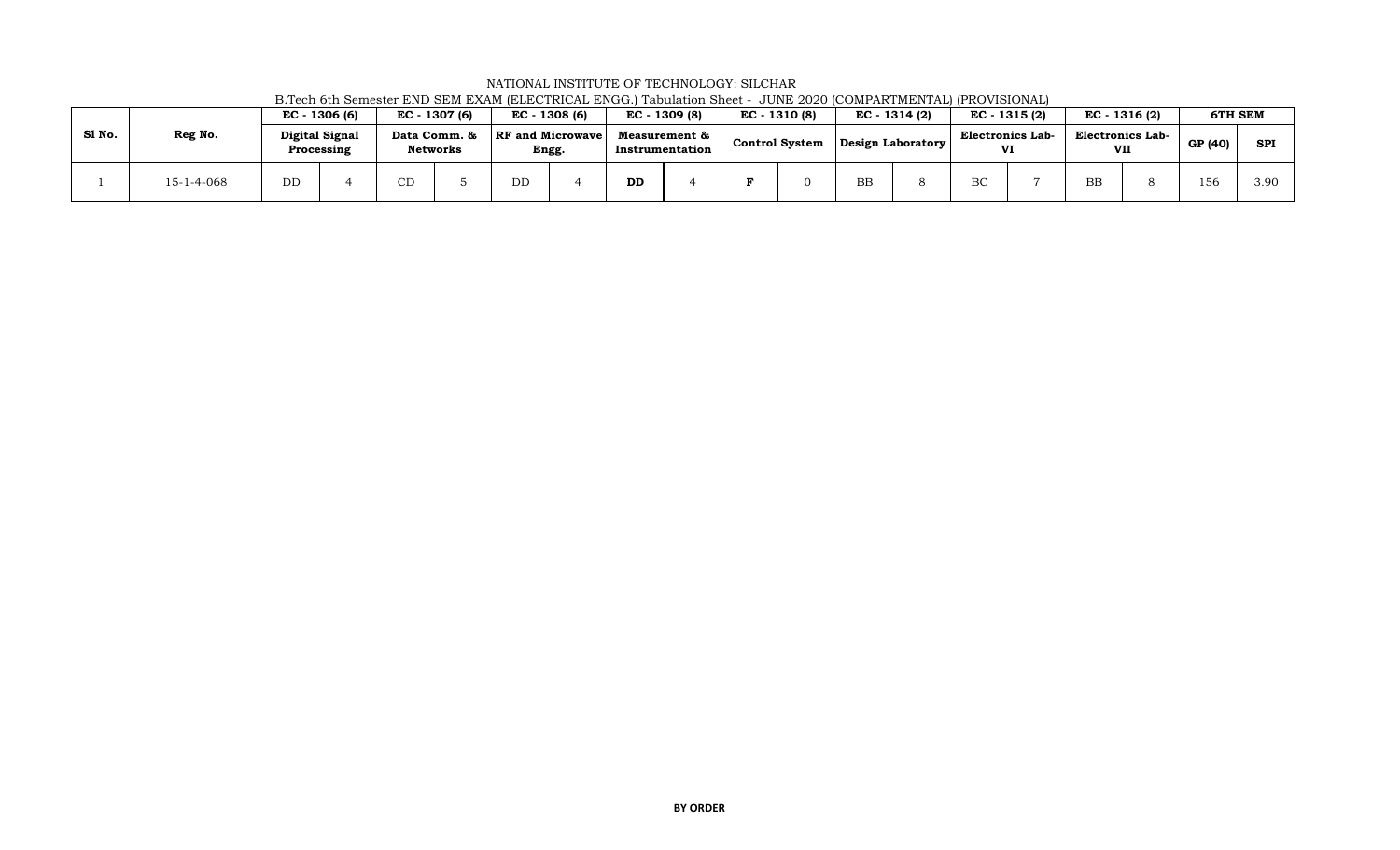| S1 NO |            | EI 1305 (8)           |                                   | EI 1306(6) |                      | EI 1307 (6) | EI 1308 (8) |         |                       | EI 1309 (6) |    | EI 1314 (2) |                            | EI 1315 (2)      |              | EI 1316 (2)    |                   | 6th Sem        |
|-------|------------|-----------------------|-----------------------------------|------------|----------------------|-------------|-------------|---------|-----------------------|-------------|----|-------------|----------------------------|------------------|--------------|----------------|-------------------|----------------|
|       | Reg No.    | <b>INDUSTRIAL</b>     |                                   | $CS-II$    |                      | <b>DSP</b>  |             | MP & MC | <b>VIRTUAL INST.</b>  |             |    | MP & MC LAB |                            | <b>INST. LAB</b> |              | <b>DSP LAB</b> | <b>GP</b>         | <b>SPI</b>     |
|       | 15-1-6-010 | DD                    | $\overline{\mathrm{D}}\mathrm{D}$ |            | $\mathbf C\mathbf D$ |             | ${\tt CD}$  |         | $\operatorname{DD}$   |             | cc |             | $\mathop{\rm CL}\nolimits$ |                  | rr<br>UL     |                | $\circ$ O $\land$ | 60،،           |
|       | 15-1-6-064 | $\cap$ $\Gamma$<br>CL | ${\bf C} {\bf D}$                 |            | DĽ                   |             | ΛD<br>UL    |         | $\cap$ $\Gamma$<br>ىب |             | ВC |             | $\cap$<br>UC.              |                  | $\cap$<br>〜〜 |                | 202               | $\cap$<br>J.UJ |

NATIONAL INSTITUTE OF TECHNOLOGY: SILCHAR B.Tech 6th Semester END SEM EXAM (ELECTRICAL ENGG.) Tabulation Sheet - JUNE 2020 (COMPARTMENTAL) (PROVISIONAL)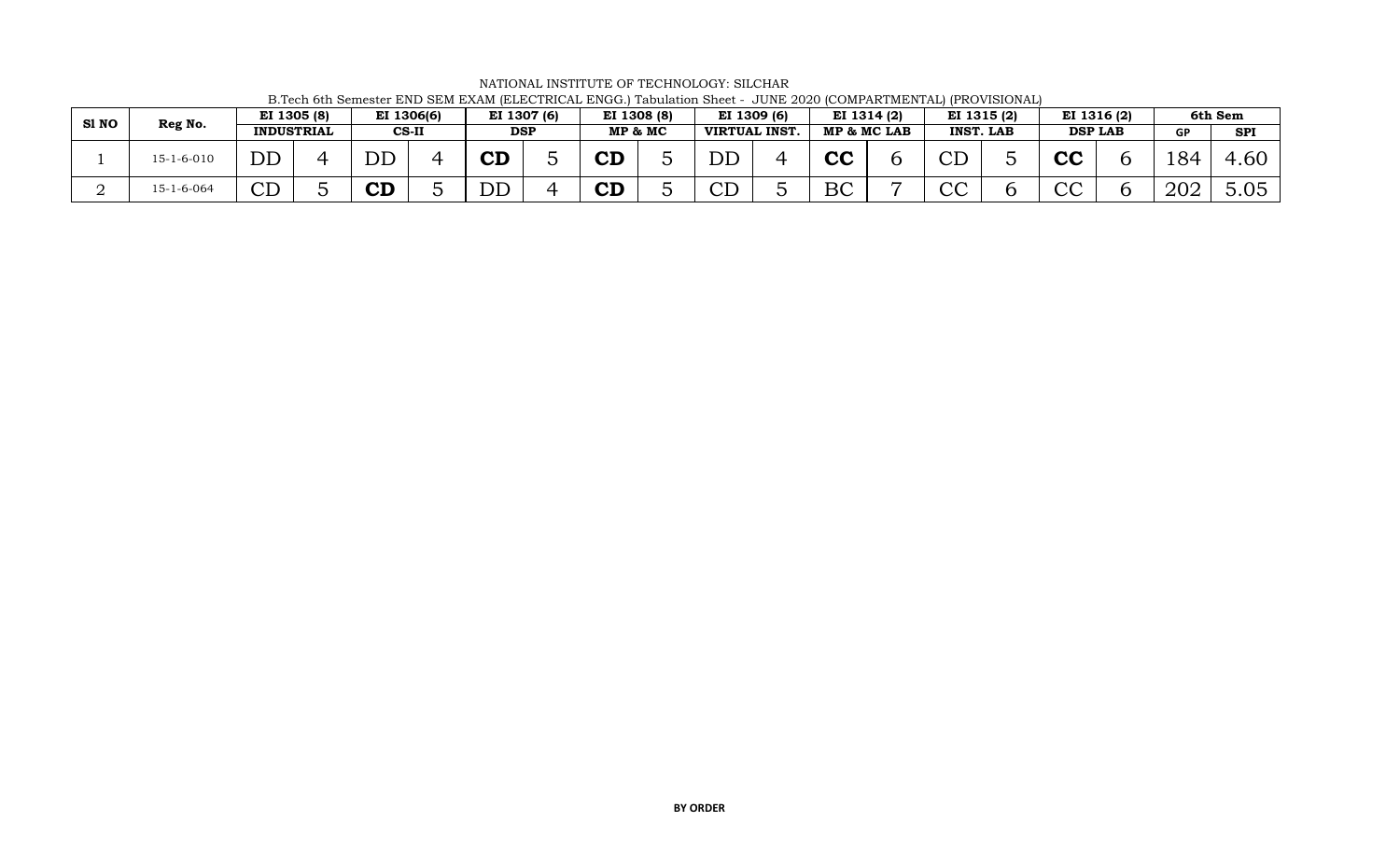|        |                    | EE-1305 (8) |                                     | EE-1306 (8) |           | EE-1307 (6)                                                       | EE-1308 (6)                      | EE-1309 (6)            |                         | EE-1314 (2)            | EE-1315(2)                   |                  | EE-1316 (2)     | <b>6TH SEM</b> |            |
|--------|--------------------|-------------|-------------------------------------|-------------|-----------|-------------------------------------------------------------------|----------------------------------|------------------------|-------------------------|------------------------|------------------------------|------------------|-----------------|----------------|------------|
| SI No. | Reg No.            |             | CONTROL SYSTEM II POWER ELECTRONICS |             |           | <b>SWITCHGEAR &amp;</b><br><b>INDUSTRIAL</b><br><b>PROTECTION</b> | PROG. & DATA<br><b>STRUCTURE</b> | <b>INSTRUMENTATION</b> | <b>ELECTRICAI</b>       | <b>MACHINES LAB II</b> | <b>PROCESS CONTROL &amp;</b> | <b>INST. LAB</b> | <b>MPMC LAB</b> | GP(40)         | <b>SPI</b> |
|        | $12 - 1 - 3 - 100$ | DL          | $\cap$ $\Gamma$                     |             | <b>DD</b> |                                                                   | DD                               | CD                     | $\cap$ r $\Gamma$<br>◡ఒ |                        | DD                           |                  | <b>BE</b>       | 184            | .60        |

NATIONAL INSTITUTE OF TECHNOLOGY: SILCHAR B.Tech 6th Semester END SEM EXAM (ELECTRICAL ENGG.) Tabulation Sheet - JUNE 2020 (COMPARTMENTAL) (PROVISIONAL)